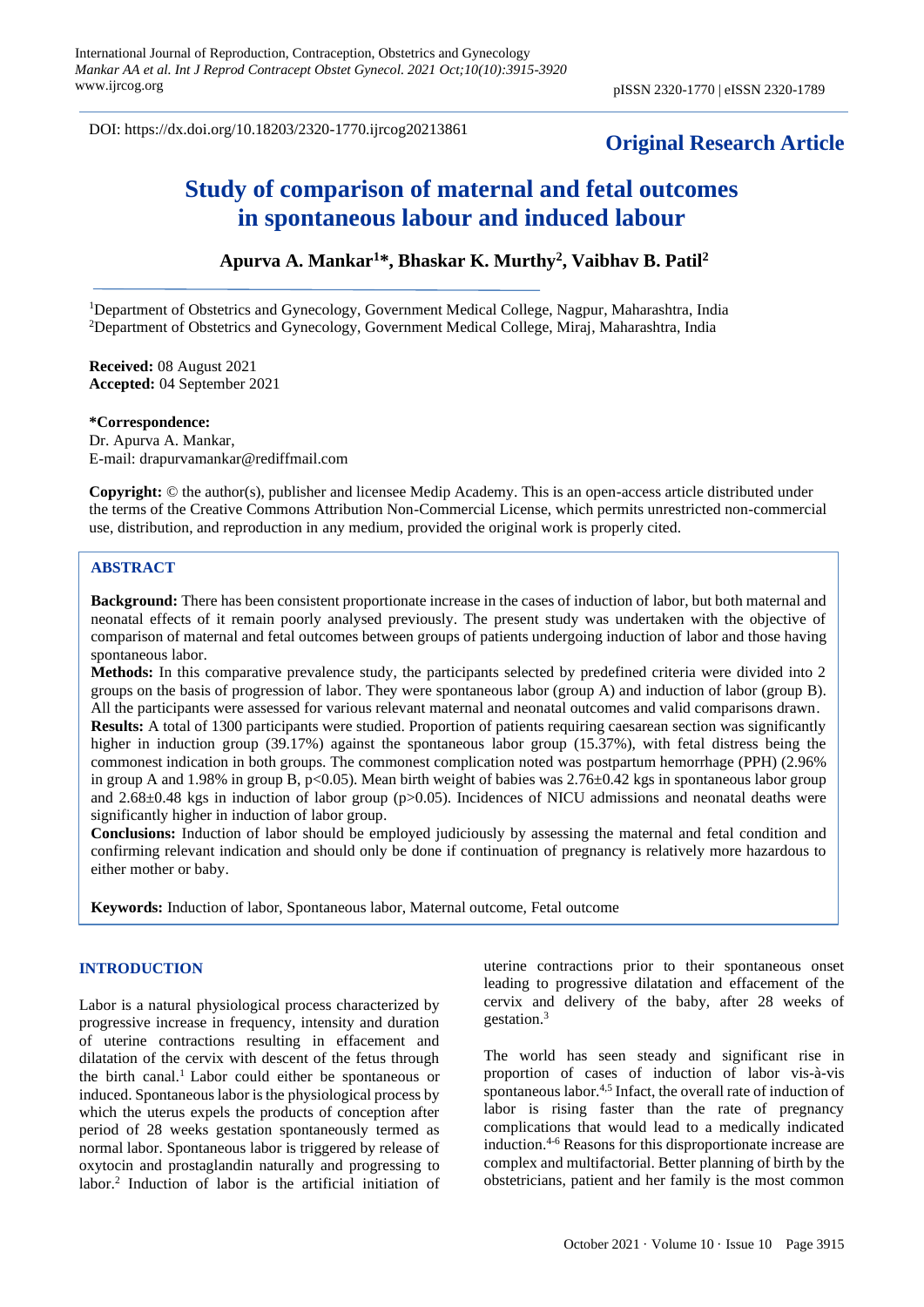reason. Other reasons include greater availability of cervical ripeners, more open attitude towards marginal or elective inductions and undue litigious constraints and considerations at the end of medical practitioners.4-6

However, the incidences of maternal and neonatal effects of induction of labor in comparison to spontaneous labor were not studied well enough till now and remain largely presumptuous, especially in central India. Hence, the current study was planned with the objective of comparison of maternal and fetal outcomes in patients who went into labor spontaneously with the patients in whom induction of labor was undertaken at a tertiary care government facility in central India.

## **METHODS**

This comparative prevalence study was conducted by the department of obstetrics and gynaecology of a tertiary care teaching hospital in Central India. The study was conducted over twenty one months (January 2017 to September 2018), after due approval from the institutional ethics committee.

The participants were enrolled for the study as per below mentioned selection criteria.

## *Inclusion criteria*

Patients with singleton pregnancy with vertex presentation; all patients in latent and active labor with postdated cases, premature rupture of membranes, oligohydramnios, intrauterine growth restriction, pregnancy induced hypertension, abruption to be given trial of spontaneous labor (group A); all patients not in labor with postdated cases, premature rupture of membranes, oligohydramnios, intrauterine growth restriction, pregnancy induced hypertension, abruption to be induced (group B) were included in the study.

## *Exclusion criteria*

Patients with previous caesarean section; patients with heart disease and bronchial asthma; intrauterine death and not willing to give consent were excluded from the study.

Written informed consent was obtained from all the eligible participants before commencement of the study. Detailed history was recorded including all complications in past and present pregnancy, if any. Clinical examination was done including general examination and per abdomen examination to check whether it was relaxed or contraction are present. Per speculum and per vaginal examination were undertaken to assess the Bishops score for induction.<sup>7</sup> Routine investigation like haemoglobin, HIV testing, blood grouping were done for all the patients. Special investigations like liver function test, renal function test, bleeding time clotting time, prothrombin time, INR (International normalized ratio) were done wherever indicated clinically.

Patients in group A were monitored for spontaneous progression of labor. Patients in group B with unfavourable cervix received 0.5 mg of prostaglandin gel (PGE2) in the cervical canal. If the cervix was still unfavourable after 6 hours, another dose of 0.5 mg PGE2 gel was repeated up to a maximum of 1.5 mg PGE2 gel or 3 doses to achieve optimal cervical ripening. Once the cervix became favourable, oxytocin infusion was started 6 hrs after the last dose.

Intrapartum fetal monitoring was done by intermittent auscultation of fetal heart sound and continuous electronic monitoring was done as per requirement. Maternal outcomes in the form of mode of delivery and indications for caesarean section were compared in the two groups. The duration of labor in the two groups were compared by assessing the labor delivery interval (in group A) with induction delivery interval (in group B). Various maternal complications in labor in both groups were compared. Fetal outcomes were compared by assessing the birth weight, neonatal intensive care unit admissions and neonatal deaths in both groups.

Statistical analysis was performed by Microsoft excel. Continuous variables were presented as mean±SD and categorical variables were presented as absolute numbers and percentage. Valid comparisons were drawn between the mentioned groups using Chi square test and unpaired t test. The level of significance was arbitrarily set at  $p<0.05$ .

## **RESULTS**

In the present study, a total of 1300 participants were finally enrolled as per mentioned selection criteria and considered for analysis; out of which 644 patients were in group A (patients who went into spontaneous labor) whereas 656 patients were in group B (patients where induction of labor was done).

Significant majority of the participants (694, 53.4%) were in the 21-25 years age group. The mean age was  $22.62\pm3.30$  years in group A and  $22.69\pm2.80$  years in group B and the difference was statistically insignificant. Majority of the patients in both the groups were primigravida (group A=55.44%, group B=59.45%), with no statistically significant difference between groups. As for the indications for termination of pregnancy, major ones were those with postdate pregnancy (40.07% in group A, 41.47% in group B), premature rupture of membranes (24.85% in group A, 18.75 % in group B), pregnancy induced hypertension (15.99% in group A, 13.56% in group B); the groups being statistically comparable with similar indications.

The labor delivery intervals/induction delivery intervals were compared between the 2 groups. The mean duration of labor in group A was 4.820±3.48 hours and in group B was  $10.302 \pm 5.73$  hours, significantly higher than in group A. Majority of patients in spontaneous labor (67.71%)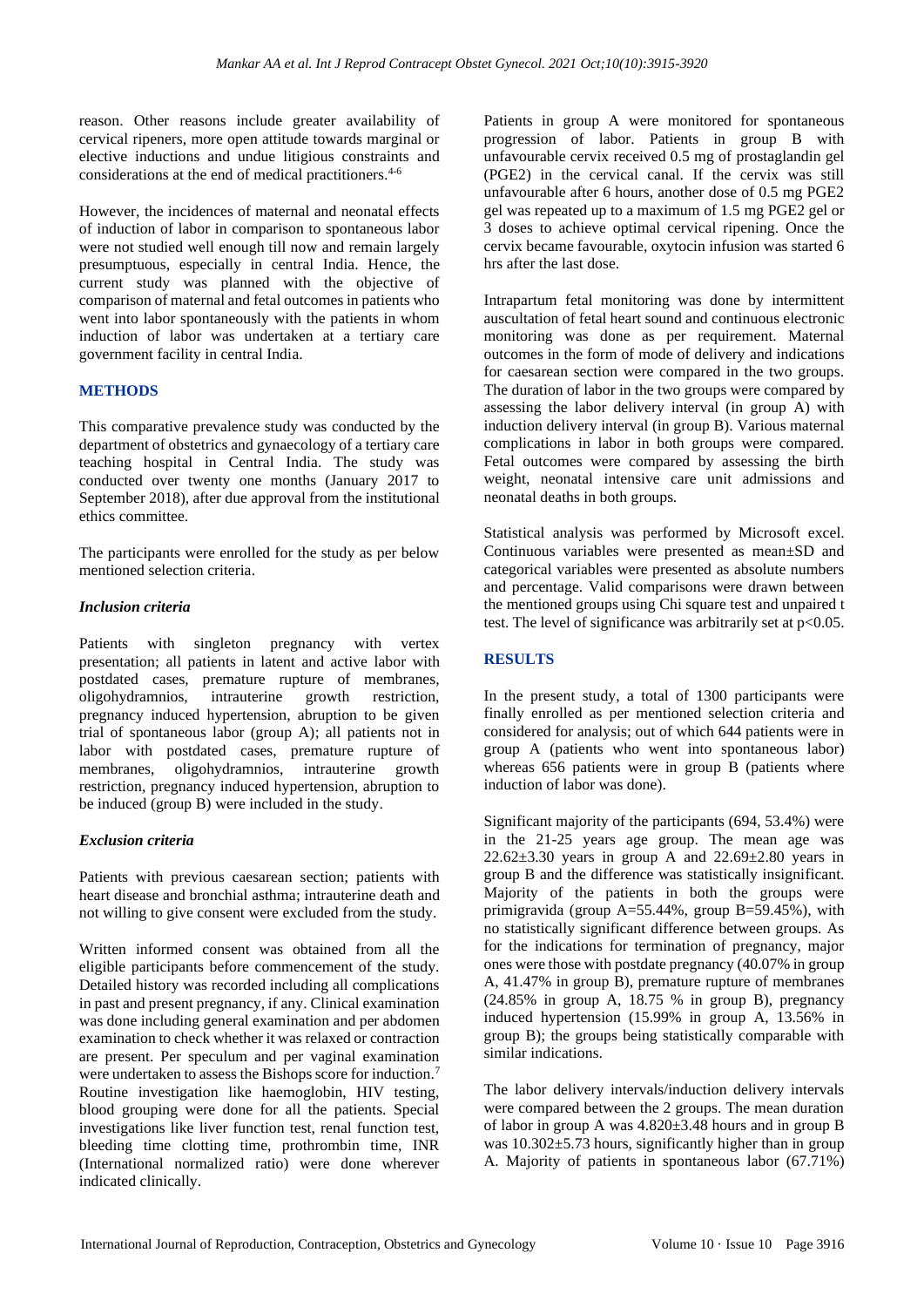delivered in less than 6 hours while majority of patients after induction (37.66%) delivered between 6 to 11 hours.

The proportion of patients requiring caesarean section was very high in induction group (39.17%) in comparison to the spontaneous labor group (15.37%), the difference being statistically significant. Most common indication for caesarean section was fetal distress (88.89% in group A and  $75.09\%$  group B,  $p<0.05$ ). Failure of induction was noted in 46 cases in induction of labor group (Table 1).

There were no major complications in majority of patients (95.80% in group A and 96.49% in group B) in both groups. Most common complication noted was PPH  $(2.96\%$  in group A and 1.98% in group B, p<0.05). One patient had rash over body in the induction of labor group. (Table 2).

Majority of babies (53.10% in spontaneous labor group and 52.31% in induction labor group) weighed between 2.6-3 kgs at birth. Mean weight was  $2.76\pm0.42$  kgs in spontaneous labor group and 2.68±0.48 kgs in induction of labor group, the difference being statistically insignificant (p>0.05) (Table 3).

In the present study, 260 out of 1300 total participants (20%) got admitted in neonatal intensive care unit (NICU) during the study. A total of 116 (9%) babies got admitted in NICU who were born to mothers who went into spontaneous labor and 144 (11%) babies admitted whose mother were induced. Majority of babies admitted in NICU were due to meconium aspiration syndrome and birth asphyxia (25.86% in group A and 29.16% in group B). Incidence of NICU admissions was significantly higher in induction of labor group. There were 24 neonatal deaths in all during study, 12 in each group. Birth asphyxia was the commonest cause of neonatal death (6 neonatal deaths in induction of labor group and 4 neonatal deaths in spontaneous labor group). Neonatal deaths were significantly higher in induction labor group (Table 4).

## **Table 1: Outcome comparison for mode of delivery and indications of caesarean section.**

| <b>Variables</b>                                                | <b>Spontaneous labor group</b><br>$\frac{1}{2}$ (group A) (n=644) (%) |       | <b>Induction of labor group</b><br>$(group B) (n=656) (%)$ |       |  |
|-----------------------------------------------------------------|-----------------------------------------------------------------------|-------|------------------------------------------------------------|-------|--|
| Mode of delivery                                                |                                                                       |       |                                                            |       |  |
| Normal delivery                                                 | 529                                                                   | 82.15 | 390                                                        | 59.46 |  |
| Caesarean section                                               | 99                                                                    | 15.37 | 257                                                        | 39.17 |  |
| Instrumental delivery                                           | 16                                                                    | 2.48  | 9                                                          | 1.37  |  |
| Indication of caesarean section (group $A=99$ , group $B=257$ ) |                                                                       |       |                                                            |       |  |
| Fetal distress                                                  | 88                                                                    | 88.89 | 193                                                        | 75.09 |  |
| Failed induction                                                |                                                                       |       | 46                                                         | 17.9  |  |
| Prolonged PROM with nil draining liquor                         |                                                                       | 7.07  | 16                                                         | 6.23  |  |
| Deep transverse arrest                                          |                                                                       | 4.04  |                                                            | 0.78  |  |

PROM-premature rupture of membrane.

## **Table 2: Comparison of maternal complications.**

| <b>Complications</b>             | <b>Spontaneous labor group</b><br>$(group A) (n=644) (%)$ |      | <b>Induction of labor group</b><br>$\overline{q}$ (group B) (n=656) (%) |       |
|----------------------------------|-----------------------------------------------------------|------|-------------------------------------------------------------------------|-------|
| No complications                 | 617                                                       | 95.8 | 633                                                                     | 96.49 |
| <b>PPH</b>                       | 19                                                        | 2.96 | 13                                                                      | 1.98  |
| <b>Perineal laceration</b>       |                                                           | 0.62 |                                                                         | 0.49  |
| <b>Need of blood transfusion</b> |                                                           | 0.62 |                                                                         | 0.92  |
| Fever/chills/rash                |                                                           |      |                                                                         | 0.15  |
| <b>Maternal sepsis</b>           |                                                           |      |                                                                         |       |
| <b>Hysterectomy</b>              |                                                           |      |                                                                         |       |

#### **Table 3: Fetal outcome-weight of newborn.**

| <b>Birth weight (in kgs)</b> | Spontaneous labor group<br>$(group A) (n=644) (%)$ |       | <b>Induction of labor group</b><br>$(group B) (n=656) (%)$ |       |
|------------------------------|----------------------------------------------------|-------|------------------------------------------------------------|-------|
| $\leq1.5$                    |                                                    | 0.31  |                                                            | 0.15  |
| $1.6 - 2.0$                  | 36                                                 | 5.60  | 37                                                         | 5.65  |
| $2.1 - 2.5$                  | 119                                                | 18.48 | 146                                                        | 22.27 |
| $2.6 - 3.0$                  | 342                                                | 53.10 | 345                                                        | 52.31 |
| $\geq 3.0$                   | 145                                                | 22.51 | 127                                                        | 19.37 |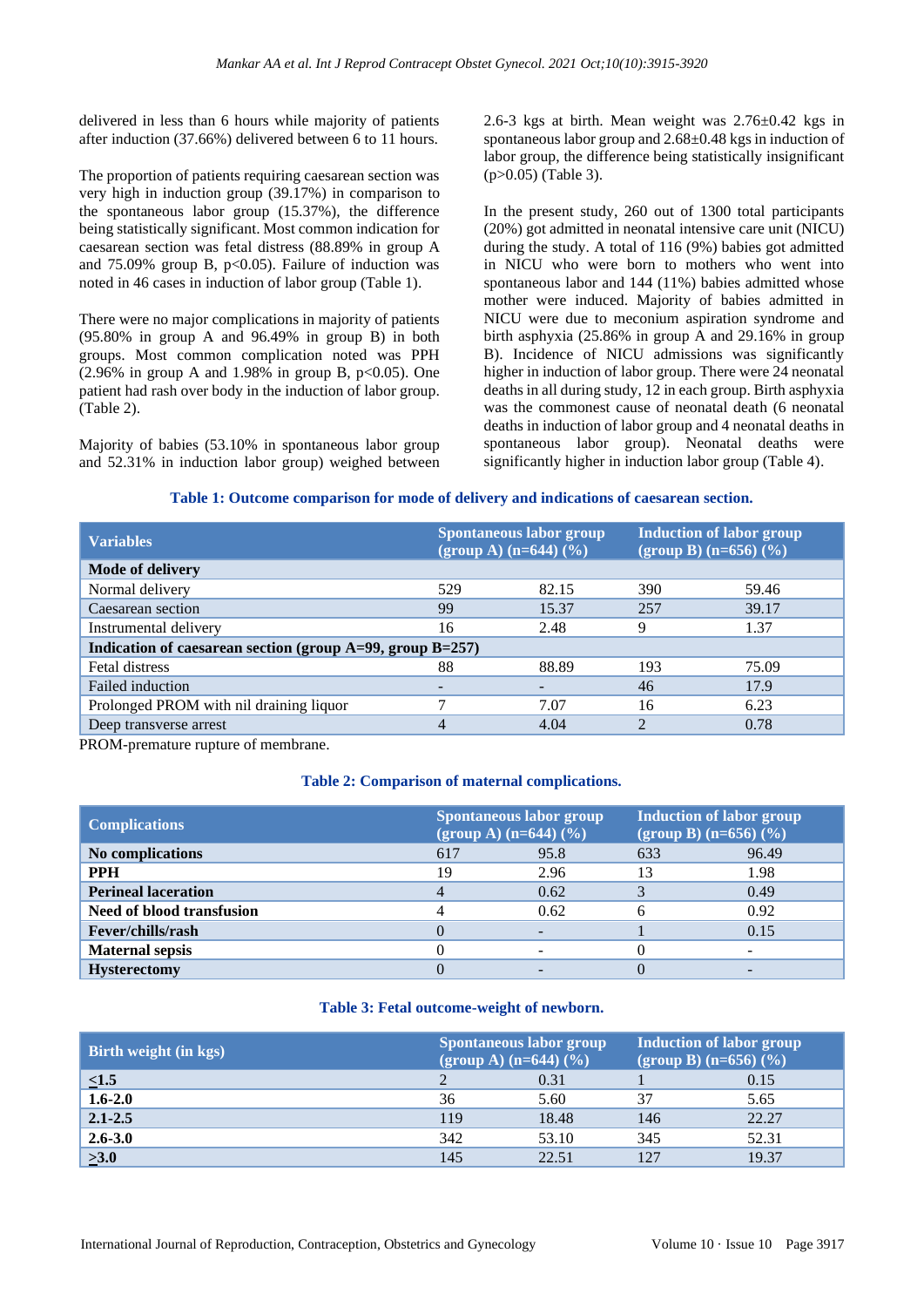| <b>Neonatal outcome variables</b>                          | <b>Spontaneous labor group</b><br>$(group A) (n=116/644) (%)$ |       | <b>Induction of labor group</b><br>(group B) (n=144/656) $(\frac{9}{6})$ |       |  |
|------------------------------------------------------------|---------------------------------------------------------------|-------|--------------------------------------------------------------------------|-------|--|
| <b>Indication of NICU admission</b>                        |                                                               |       |                                                                          |       |  |
| Meconium aspiration syndrome                               | 30                                                            | 25.86 | 42                                                                       | 29.16 |  |
| Birth asphyxia                                             | 30                                                            | 25.86 | 37                                                                       | 25.70 |  |
| Low birth weight                                           | 20                                                            | 17.24 | 22                                                                       | 15.28 |  |
| Respiratory distress syndrome                              | 19                                                            | 16.38 | 22                                                                       | 15.28 |  |
| Congenital anomaly/heart disease                           | 15                                                            | 12.94 | 18                                                                       | 12.50 |  |
| <b>Others</b>                                              | $\overline{2}$                                                | 1.72  | 3                                                                        | 2.08  |  |
| Causes of neonatal deaths (group A=12/644, group B=12/656) |                                                               |       |                                                                          |       |  |
| Birth asphyxia                                             | $\overline{4}$                                                | 0.62  | 6                                                                        | 0.91  |  |
| Meconium aspiration syndrome                               | 2                                                             | 0.31  | 3                                                                        | 0.45  |  |
| Low birth weight                                           | $\mathcal{L}$                                                 | 0.31  |                                                                          | 0.15  |  |
| Congenital anomaly/heart                                   | $\mathfrak{D}$                                                | 0.31  |                                                                          | 0.15  |  |
| Respiratory distress syndrome                              |                                                               | 0.15  | $\theta$                                                                 |       |  |
| Others                                                     |                                                               | 0.15  |                                                                          | 0.15  |  |

## **Table 4: Incidence of NICU admissions and causes of neonatal deaths.**

## **DISCUSSION**

Labor is the most crucial determinant of the fetomaternal outcome, especially in high risk pregnancies. It was of utmost importance to see the progress of labor as to who goes into spontaneous labor and who all were induced; as the clinical results may vary significantly. This was an observational, prospective study done to assess and compare the maternal and fetal outcomes in spontaneous and induction of labor in all high risk pregnancies.

The mean age was  $22.62 \pm 3.30$  years in spontaneous labor group and 22.69±2.80 years in induction of labor group, which was statistically comparable and similar to the age groups studied in earlier studies.2,8 Majority of the patients in both the groups were primigravida (55.44% in spontaneous labor and 59.45% in induction of labor group), which was on expected lines and means more primigravida needed induction of labor. Sarvanan et al Cammu et al and Kandemir et al amongst others, also reported the proportion to be in favour of primigravida with no significant difference between the studied groups.3,8-10

The indications for termination of pregnancy were studied in detail. Postdated pregnancy, premature rupture of membranes, pregnancy induced hypertension were the major indications with no significant difference between the groups. Gardosi et al had reported that, after postdates, the hypertensive diseases of pregnancy were becoming more common indications for induction of labor as well as high risk in spontaneous labor.<sup>11</sup> Rest of the previously similar studies were also in agreement with this observation.3,12,13

Majority of patients in spontaneous labor group delivered in less than 6 hours (mean 4.820±3.48 hours) while those after induction mostly delivered between 6 to 11 hours (mean  $10.302 \pm 5.73$  hours), the difference between two groups being significant. Pant et al had observed that the Bishops score was related to the mean duration of labor and reported that patients who had induction of labor had significantly higher duration of labor than the patients who went into spontaneous labor.<sup>14</sup> Observations of other previous similar studies were also corroborative of the finding.2,15,16

In this study, proportion of patients requiring caesarean section was very high in induction labor group (39.17%) as compared to spontaneous labor group (15.37%). The greatest maternal risk of induction of labor was the potential risk of morbidity associated with caesarean section and the risk was observed to predictably increase with the decrease in parity and also with the decrease in the favourability of the cervix at induction. The observations of Stock et al Sujata et al and Pant et al were much in line with the relatively higher section rate amongst induction group.2,12,14 In another study by Xenakis et al of induced labor using an integrative approach (prostaglandin, amniotomy, oxytocin), it was found that the women had higher caesarean section rate (29% versus 15.4%). The findings of their study were close to that of our study but prostaglandin and initial amniotomy were not used in the present study.<sup>17</sup> The most common indication for caesarean section in both the groups in the present study was fetal distress (88.89% and 75.09%), mostly in agreement with observations of Bueno et al (meconium stained liquor and/or fetal distress), Babu et al (fetal distress) and Tripathi et al (fetal distress, oligohydramnios and meconium stained liquor).13,18,19 Failed induction was one of the major indication of section in all these studies in the induction of labor group.

As far as incidence of complications was concerned, there were no major complications in majority of patients in the present study (95.80% in group A and 96.49% in group B), the commonest complication noted was PPH, with no maternal mortality. This was comparable to the study done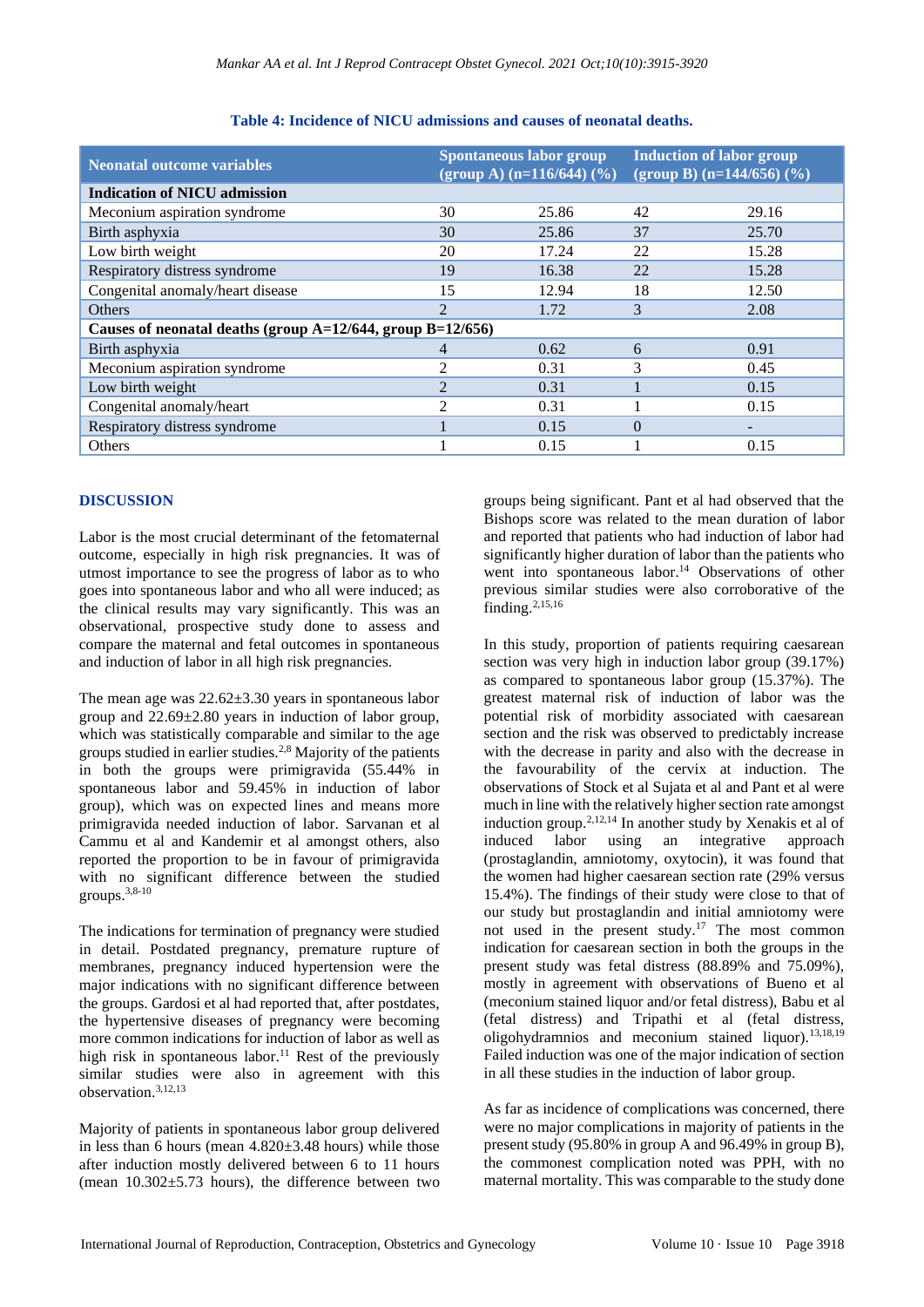by Macer et al where there was no increase in intrapartum complications with induction of labor.<sup>20</sup> Very similar findings were observed by Stock et al and Tan et al with insignificant incidence of complications and PPH to be most commonly seen complication.<sup>3,21</sup>

No statistically significant difference was observed with respect to birth weight of babies in the two groups, a finding in line with Sujata et al and Tripathy et al amongst others.12,13 NICU admissions were significantly higher in induction of labor group as compared to spontaneous labor group, with majority of admissions being due to meconium aspiration syndrome and birth asphyxia (25.86% in group A and 29.16% in group B). This was relatively much higher than what Macer et al in their study found out  $(0.8\%)$ .<sup>20</sup> In the study by Stock et al only about 20% newborns needed admission with very few (7.7%) needing stay more than a day.<sup>3</sup> The reason for this disparities could be explained on the basis of the fact that both the above studies were conducted in tertiary care centres where all the deliveries were being attended by a specialist neonatologist, leading to better newborn related outcomes. There were 24 neonatal deaths, 12 in each group, in the present study. Birth asphyxia followed by meconium aspiration syndrome were the commonest causes of neonatal death in both the groups, in agreement with previous similar study by Menticoglou et al.<sup>22</sup>

### **CONCLUSION**

In conclusion it can be said that induction of labor is associated with comparatively more maternal risk of higher induction delivery interval, more cases of caesarean section due to failure of induction as compared with spontaneous labor apart from being associated with neonatal issues like more NICU admissions and fetal deaths in comparison with spontaneous labor. And hence induction should be employed judiciously by assessing the maternal and fetal condition and confirming relevant indication and should only be done if continuation of pregnancy is relatively more hazardous to either mother or baby.

*Funding: No funding sources Conflict of interest: None declared Ethical approval: The study was approved by the Institutional Ethics Committee*

## **REFERENCES**

- 1. Chelmow DA, Kilpatrick SJ, Laros RK. Maternal and neonatal outcomes after prolonged latent phase. Obstetr Gynecol. 1993;81(4):486-91.
- 2. McNiven PS, Williams JI, Hodnett E, Kaufman K, Hannah ME. An early labor assessment program: a randomized, controlled trial. Birth. 1998;25(1):5-10.
- 3. Stock SJ, Ferguson E, Duffy A, Ford I, Chalmers J, Norman JE. Outcomes of elective induction of Labor compared with expectant management: population based study. BMJ. 2012:344.
- 4. Rayburn WF, Zhang J. Rising rates of labor induction: present concerns and future strategies. Obstetr Gynecol. 2002;100(1):164-7.
- 5. Simpson KR, Atterbury J. Trends and issues in labor induction in the United States: implications for clinical practice. J Obstetr Gynecol Neonat Nurs. 2003;32(6):767-79.
- 6. Vogel JP, Souza JP, Gülmezoglu AM. Patterns and outcomes of induction of labor in Africa and Asia: a secondary analysis of the WHO global survey on maternal and neonatal health. PloS One. 2013;8(6):65612.
- 7. Norwitz E, Robinson J, Repke J. Labor and delivery. In: Gabbe SG, Niebyl JR, Simpson JL, eds. Obstetrics: normal and problem pregnancies. 4th ed. New York: Churchill Livingstone; 2002: 353-94.
- 8. Sarvanan N, Jha N, Dhodapkar SB, Kandasamy R. Fetomaternal outcome in medically indicated induction of labor at term gestation. J Clinic Diagn Res. 2017;11(11).
- 9. Cammu H, Martens G, Ruyssinck G, Amy JJ. Outcome after elective labor induction in nulliparous women: a matched cohort study. Am J Obstetr Gynecol. 2002;186(2):240-4.
- 10. Kandemir O, Dede H, Yalvac S, Aldemir O, Yirci B. The effect of parity on labor induction with prostaglandin E2 analogue (dinoprostone): an evaluation of 2090 cases. J Preg Child Health. 2015;2(149):2.
- 11. Gardosi J, Vanner T, Francis A. Gestational age and induction of labor for prolonged pregnancy. BJOG Int J Obstetr Gynaecol. 1997;104(7):792-7.
- 12. Sujata P, Chanania K, Hansa J, Chanania K. Comparative study between elective induction of labor and spontaneous labor. Adv Biores. 2017;8(2).
- 13. Tripathy P, Baby P. Induction of labor by prostaglandin: a review for indications and risk for cesarean section. Asian J Pharmaceut Clinic Res. Vol. 2017;10(10):75-81.
- 14. Pant L, Mansukhani GN, Garud M. Fetal outcome following induction and augmentation of Labor by oxytocic agents. J Obstet Gynaecol Ind. 1991;41(4):472-5.
- 15. Misra M, Vavre S. Labor induction with intracervical prostaglandin E2 gel and intravenous oxytocin in women with a very unfavourable cervix. Austral N Z J Obstetr Gynaecol. 1994;34(5):511-5.
- 16. Arulkumaran S, Gibb DM, TambyRaja RL, Heng SH, Ratnam SS. Failed induction of labor. Austral N Z J Obstetr Gynaecol. 1985;25(3):190-3.
- 17. Xenakis EM, Piper JM, Conway DL, Langer O. Induction of labor in the nineties: conquering the unfavorable cervix. Obstetr Gynecol. 1997;90(2):235- 9.
- 18. Bueno B, San-Frutos L, Perez-Medina T, Barbancho C, Troyano J, Bajo J. The labor induction: integrated clinical and sonographic variables that predict the outcome. Journal of perinatology. 2007;27(1):4-8.
- 19. Babu S, Manjeera ML. Elective induction versus spontaneous labor at term: prospective study of